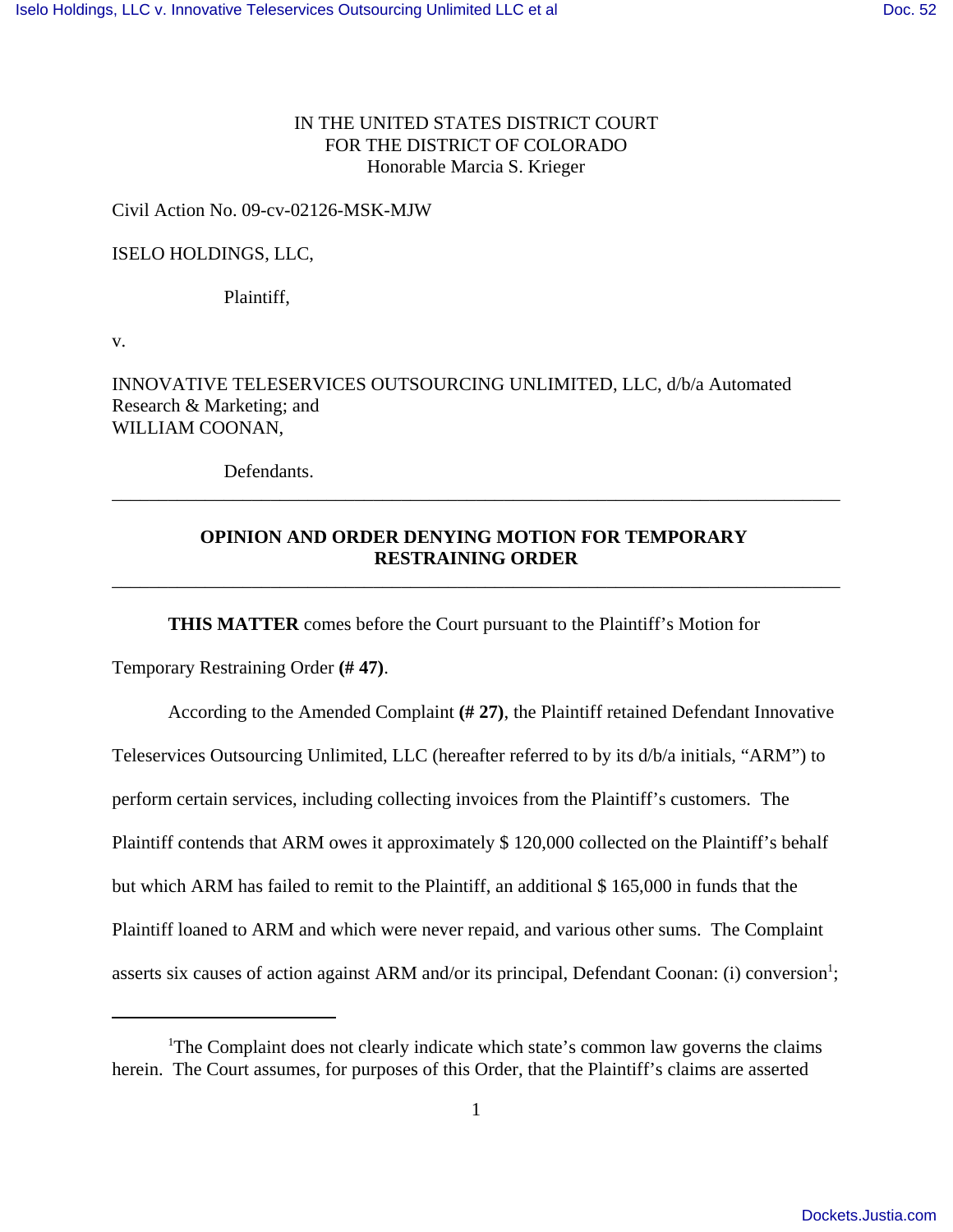(ii) unjust enrichment; (iii) a "claim" for imposition of a constructive trust; (iv) negligent misrepresentation; (v) a claim for "open account"; and (vi) civil theft in violation of C.R.S. § 18- 4-401 *et seq.*

On December 9, 2009, the Plaintiff filed the instant Motion for Temporary Restraining Order **(# 47)**. The motion recites that on December 8, 2009, ARM ceased operations, notwithstanding the fact that Defendant Coonan had, on December 7, 2009, signed a declaration in this case that contained the assertion that "Business has been steadily increasing since I took over ARM in March 2008." *Docket* # 44, Ex. 1, ¶ 9. The Plaintiff expresses its concern that Defendant Coonan "has been siphoning [the Plaintiff's] assets that are wrongfully under his and ARM's control." The motion requests that the Court immediately: (i) grant the Plaintiff's currently-pending Motion for Preliminary Injunction<sup>2</sup> ( $# 16$ ); and (ii) "requir[e] that all distributions ARM has made to Coonan since the initiation of this lawsuit be frozen and placed in the Court's registry."

The instant Motion for Temporary Restraining Order expressly invokes Fed. R. Civ. P. 65(b). That rule provides that the Court can issue a temporary restraining order on an *ex parte* basis "only if" two criteria are satisfied: (i) that "specific facts in an affidavit or verified

under Colorado law.

This Motion was fully briefed by the parties as of December 7, 2009.

<sup>&</sup>lt;sup>2</sup>The injunction requested in that motion sought several types of relief: (i) that the Court "require [the Plaintiff's] clients . . . to direct all payments they make . . . to a mutually-agreeable escrow account maintained by a non-party"; (ii) that the Court "freeze all assets under ARM's or Coonan's custody or control that are traceable to [the Plaintiff's assets]"; (iii) the Court "prohibit ARM from making any asset transfers outside of the ordinary course of its business"; and (iv) that the Court "prohibit ARM and Coonan from making any disbursements to shareholders, members, managing members, etc."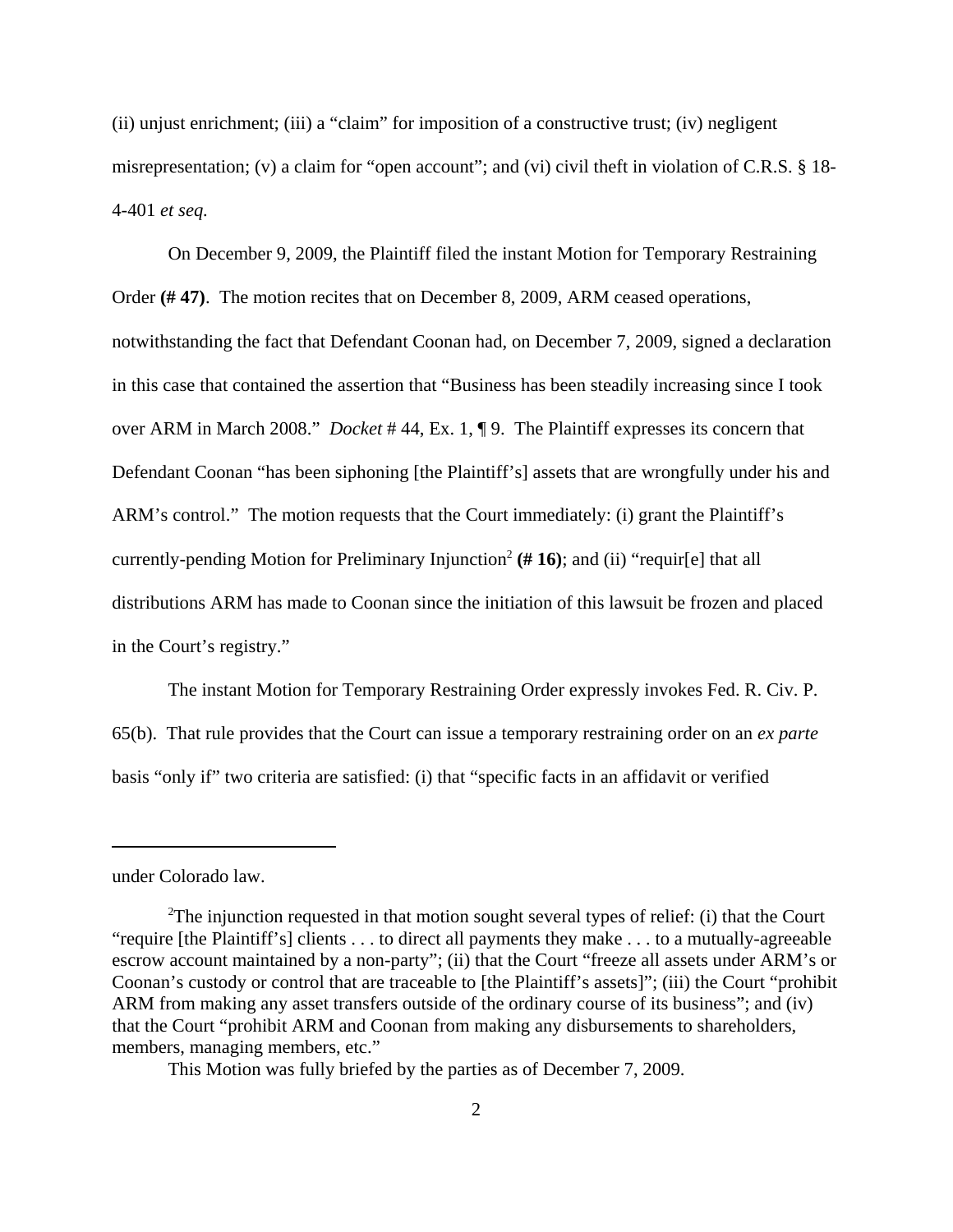complaint show that immediate and irreparable injury . . . will result to the movant before the adverse party can be heard in opposition," and (ii) that "the movant's attorney certifies in writing any efforts made to give notice and the reasons why it should not be required."

Neither of these requirements have been satisfied. First, the Court notes that the Motion for Temporary Restraining Order is not supported by any affidavit. The only attachments to the motion are a series of newspaper articles reporting that ARM has ceased operations. These articles themselves are hearsay, at least insofar as the Plaintiff offers them for the truth of the matter asserted in them – *i.e.* that ARM has ceased operations. *See e.g. New England Mut. Life Ins. Co. v. Anderson*, 888 F.2d 646, 650 ( $10<sup>th</sup>$  Cir. 1989). Thus, they do not satisfy the requirement of Rule 65(b)(1)(A) that the fact of an imminent, irreparable injury appear via affidavit or verified complaint.<sup>3</sup> For this reason alone, the motion must be denied.

<sup>&</sup>lt;sup>3</sup>Moreover, the mere fact that ARM has ceased operations does not give rise to the presumption that the Plaintiff will imminently suffer an injury that is irreparable. For one thing, the Plaintiff appears to be asserting only that ARM's actions are causing it monetary losses. Such losses are not generally considered "irreparable" for purposes of affording injunctive relief. See generally Heideman v. South Salk Lake City, 348 F.3d 1182, 1189 (10<sup>th</sup> Cir. 2003).

In addition, the Plaintiff does not explain how ARM's cessation of operations necessarily imperils ARM's ability to pay the amounts claimed by the Plaintiff. It is entirely plausible that, notwithstanding ARM's shutdown, its assets – including any funds it holds for the Plaintiff – remain intact. The Plaintiff's suspicion that Defendant Coonan is "siphoning off" funds from ARM for his own personal use is, at least on this record, utter speculation. This is so even if the Court were to consider the declaration of Thomas Gordon, submitted in conjunction with the Plaintiff's preliminary injunction motion, as supplementing the instant motion for temporary restraining order. Mr. Gordon states that, as part of merger negotiations, Defendant Coonan demanded employment and payment of additional sums of money. Mr. Gordon states that he "inferred that Mr. Coonan wanted these additional sums to pay off his personal debts." Whatever might be said of this "inference" by Mr. Gordon, it is clear that it related to demands for "additional sums" made by Defendant Coonan that were rejected; Mr. Gordon gives no reason for inferring that Defendant Coonan would thereafter use ARM's funds for his personal debts. Similarly, Mr. Gordon's statement regarding "my fear that [the Plaintiff's] assets are in immediate danger of dissipation" is simply a conclusion, and articulates no facts supporting that assumption.